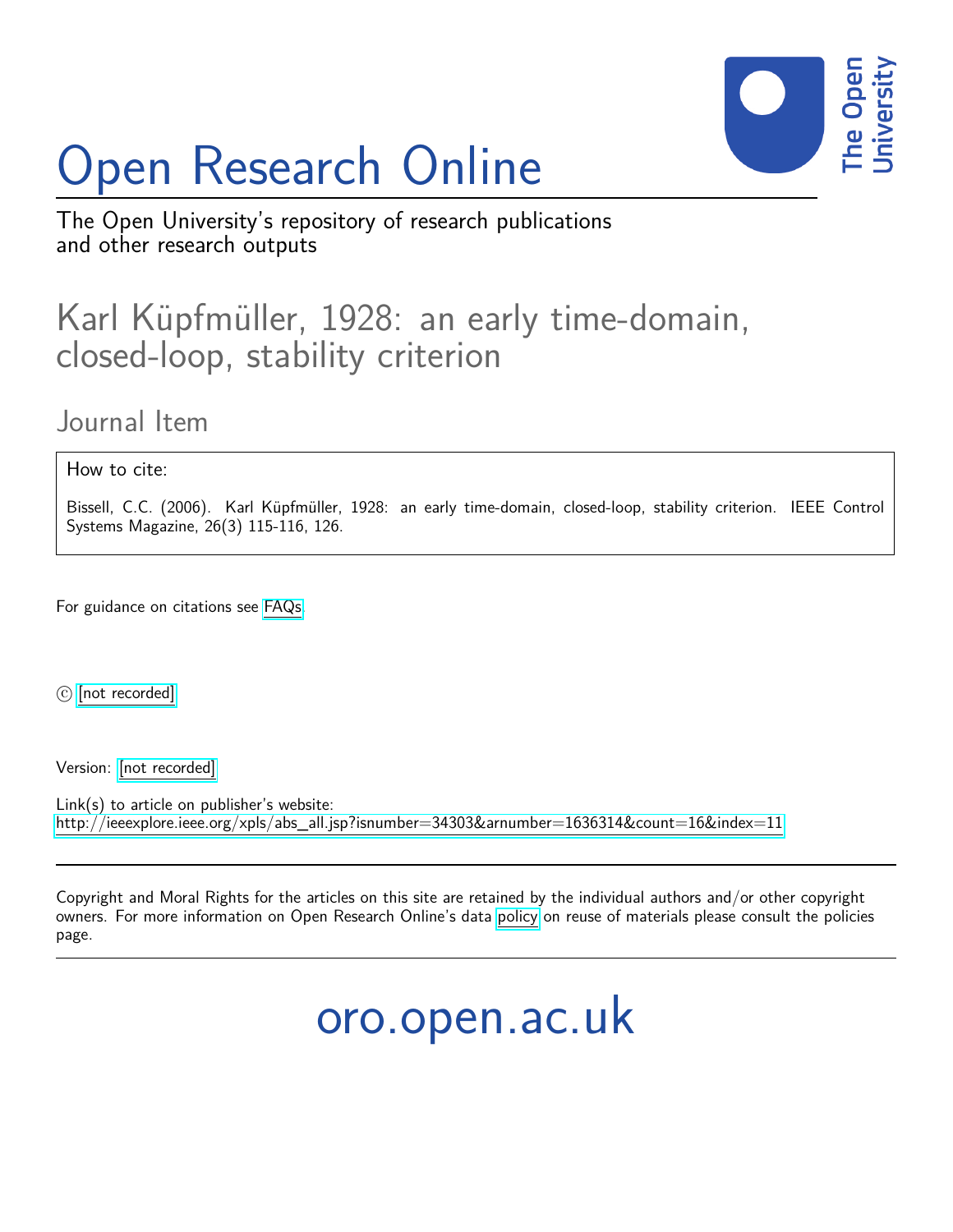#### **Karl Küpfmüller, 1928 An early time-domain, closed-loop, stability criterion**

#### **CHRIS BISSELL**

**K** arl Küpfmüller (1897–1977) was a German engineer who began his professional career in the comparatively young telecommunications sector just after the First World War. During the 1920s, he worked for eight years at Siemens & Halske in Berlin. From 1928 onward, he held academic posts in electrical engineering, culminating as the chair of telecommunications in Darmstadt until 1963. He appears to have been interned for a short time immediately after World War II as a result of his contributions to the German war effort but was soon released. From 1955–1957, he was president of the German Electrical Engineers Association (VDE). He wrote two classic undergraduate textbooks, one of which [1] remained in print after his death and recently reached its 17th edition [2], posthumously revised by additional coauthors.

While employed at Siemens & Halske, Küpfmüller carried out fundamental work on telegraphy and telephony, network theory, and electrical signal transmission. Like his U.S. contemporary Harry Nyquist, Küpfmüller derived fundamental results in information transmission and closed-loop modeling, including a stability criterion [3].

In contrast to Nyquist, Küpfmüller's name is not wellknown in the English-speaking world. Indeed, little has appeared in English about him or his work, although his pioneering results in systems theory informed later American work, particularly through the contributions of Ernst Guillemin, a prolific writer of influential student texts and a renowned engineering educator at MIT. Guillemin was well acquainted with the ideas of Küpfmüller and other German electrical engineers.

The paper [4], which reviews Küpfmüller's work, including his stability criterion for closed-loop systems, provides background and additional references. In the belief that a full English translation of his work on stability is of interest to historians of control engineering, a translation is now available [5].

By the time Küpfmüller wrote [3], he had already developed the rudiments of what we now call linear systems theory. He appears to have been the first researcher to use idealized linear system elements in an abstract way, defined by input-output functions in the time and frequency domains. For example, as early as 1924 he characterized ideal (nonrealizable) filters by a brick-wall frequency response and linear phase [6], whereas others working on similar problems considered realizable devices consisting of discrete or distributed elements. In this way, Küpfmüller derived general rules of thumb relating to, for example, the relationship between bandwidth and rise time, which were largely independent of the realization of the device in question. Guillemin described Küpfmüller's techniques in volume II of his *Communication Networks* [7], which appeared in 1935.

In [3], Küpfmüller seems to be the first researcher to appreciate the power of adopting a system-theoretic approach to single-input, single-output (SISO) closed-loop systems and to model these systems using generic block diagrams, whatever the nature of the input and output. Indeed, in the introduction to [3] he notes explicitly that his analysis can be applied to a wide range of closed-loop control systems. The main features of his argument are presented below in the hopes of tempting readers to access the full translation online.

#### **KÜPFMÜLLER'S APPROACH TO STABILITY**

Küpfmüller begins with a steady-state analysis of a feedback loop, leading to the standard result (even then) that a linear feedback system lies on the edge of instability with continuous oscillations if and only if the loop transfer function frequency response takes the value −1. Like Nyquist, he realized that this criterion, known as the Barkhausen criterion, was inadequate for an assessment of stability in the general case. Again, like Nyquist a few years later, Küpfmüller took the crucial step of opening the loop, as shown in Figure 1.



**FIGURE 1** Küpfmüller's generic closed-loop system with the feedback loop opened. His use of block diagrams to represent closedloop linear control systems seems to be an innovation of his 1928 paper and derives from earlier work beginning in 1924 on the dynamic response of linear filters.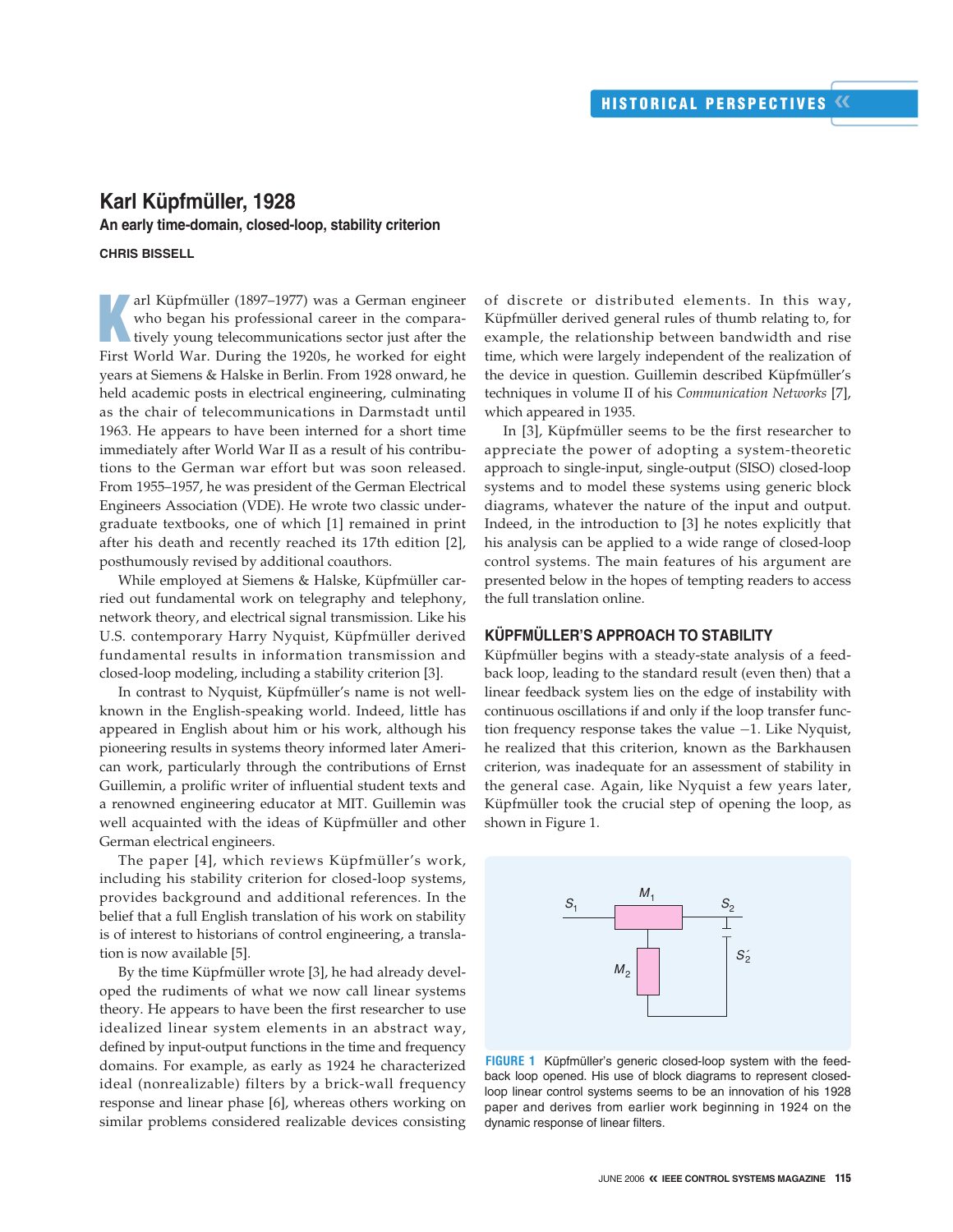Küpfmüller then went on to apply the convolution integral to determine system response. The convolution approach was sufficiently new at that time for Küpfmüller



**FIGURE 2** Küpfmüller's stability diagram. The quantity  $R_0$  is the critical value of what Küpfmüller terms the *control factor*, a parameter reflecting the loop gain and thus the steady-state error at the stability boundary. The German "labil" means unstable, so the curve defines the boundary between closed-loop stability and instability for an idealized open-loop step response defined by the ratio of total rise time  $t_2$  to dead time  $t_1$ . (Note the incorrect spacing of the vertical gridlines.)



**FIGURE 3** Küpfmüller's sensitivity analysis, showing the stability boundary for step responses with various nonlinear rises to a final value. The lowest curve represents a time delay plus a first-order lag, later to become a useful standard process model. The dashed line is Küpfmüller's rule of thumb for the critical control factor to be  $t_1/t_2$ .

to include in [3] a clear, detailed explanation and derivation from first principles of the technique. Unlike Nyquist, however, Küpfmüller does not take the next crucial step of moving into the frequency domain. Instead, he considers only those systems with an idealized open-loop step response that can be modeled by a dead time and a linear rise to a final value. The ratio of total rise time  $t_2$  (including the pure delay) to dead time  $t_1$  turns out to be a useful approximate measure of closed-loop stability. After some iterative computation, Küpfmüller arrives at the stability diagram shown in Figure 2.

Küpfmüller also considers the sensitivity of his stepresponse model to certain deviations from a simple linear rise as shown in Figure 3. On the basis of Figure 3, Küpfmüller suggests a critical control factor of *t*1/*t*<sup>2</sup> (broken line) as a general rule of thumb for systems of this type.

Particularly interesting is the curve labeled II (the lowest in the figure), which represents a system modeled as a delay plus a first-order lag, which we would now write as the open-loop transfer function

$$
G(s) = \frac{K \exp(-sT)}{1 + s\tau}.
$$

It is instructive to compare Küpfmüller's result for the latter with a classical control analysis. In the above expression, the time delay *T* corresponds to Küpfmüller's  $t_1$ , while the time constant  $\tau$  corresponds to Küpfmüller's  $t_2 - t_1$ . The "control factor" is  $1/(1 + K)$ . According to such an analysis, if  $t_2/t_1 = 5$ , then the gain at the stability borderline is approximately 7, corresponding to a control factor of 12.5%. With  $t_2/t_1 = 100$ , the critical gain is 150 and the control factor is 0.7%. Both of these conditions accord well with curve II in Figure 3. For a system well within the stable region, that is, above both curve II and the broken line in Figure 3, with  $t_2/t_1 = 50$  and control factor 5% (gain  $\approx$  20), a classical frequency response analysis suggests a gain margin of 15 dB and a phase margin of 70°.

Like the Nyquist criterion, the Küpfmüller criterion offers advantages over Routh-Hurwitz. For example, in contrast to Routh-Hurwitz, both the Nyquist and the Küpfmüller stability test can be applied to higher-order electrical systems without excessive calculation. Furthermore, both tests indicate how far a closed-loop system is from the stability boundary. Finally, both tests are easy to apply based on empirical engineering data without an explicit analytic model. The Nyquist criterion, of course, is more general and—particularly with the introduction of the Nichols chart in the late 1940s—gives a far superior indication of the distance from instability. Nevertheless, the Küpfmüller criterion remained in German and Russian control engineering texts until the 1950s.

*(continued on page 126)*